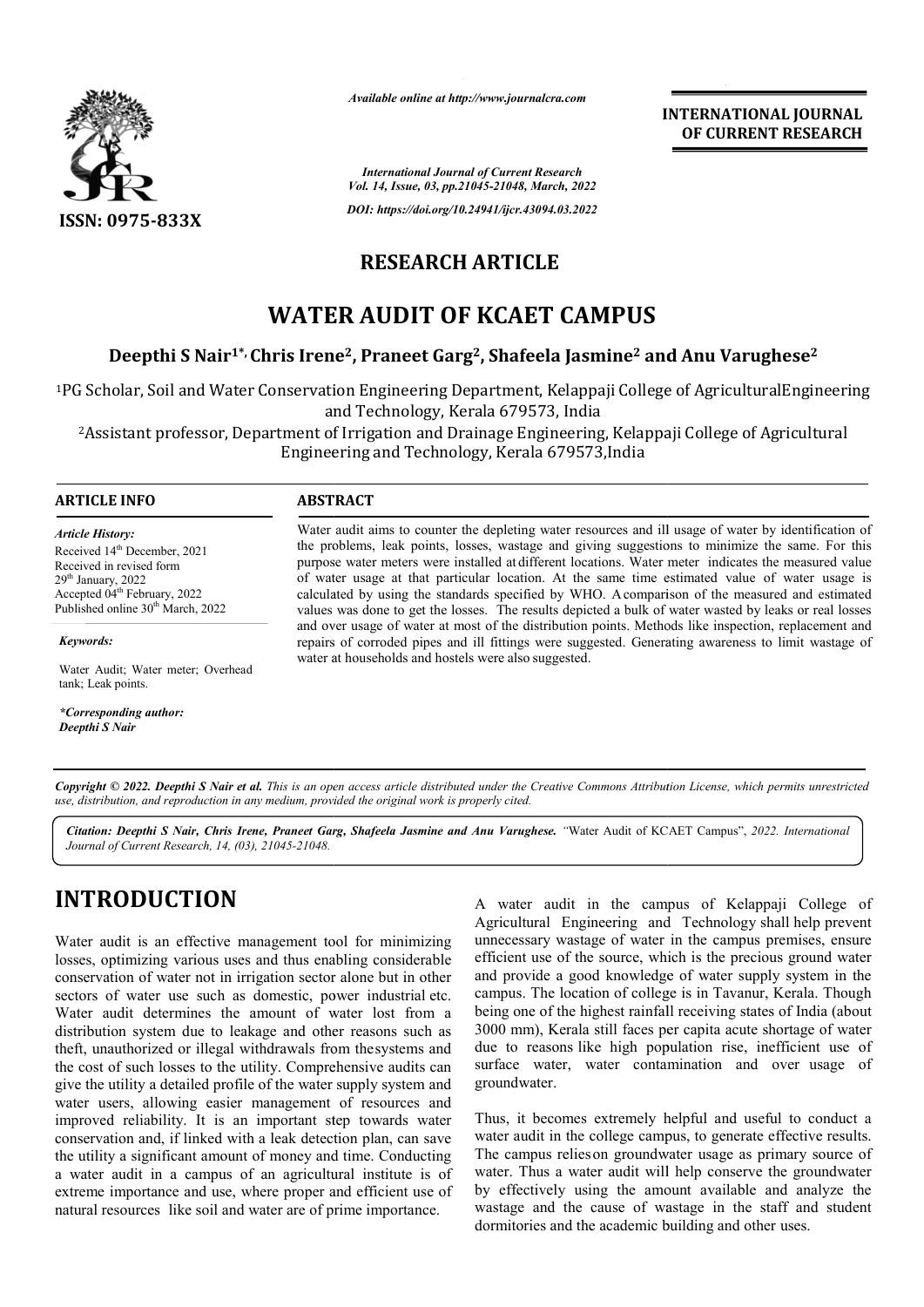# **MATERIALS AND METHODS**

**Source evaluation:** It involves analyzing the differenttypes of sources of water available and the amount of supply, these sources are giving to the distribution line. For the college campus, there are a total of four wells available which supply water across the distribution line. There is an open well which operates throughout the year in all seasons, and three borewells, which primarily operate only during the summer season and remains inactive for most of the year.

**Measurement of source discharge:** The open well water was pumped directly into the big overhead tank near the ladies' hostel. The discharge was found out with the help of float in the tank attached to a rope, the level difference was measured with the help of a scale which indicates the loss or gain in the level of water in the tank. The area of the water tank was found out from the records in the Engineering Divisionof the college. The level difference was noted down for a particular time period for afew days during pumping and no pumping, which indicated the supply and usage, and only during usage respectively.

**Analysis of the distribution system:** The main receivers in the distribution system were canteen, ladies' hostel, men's hostel, Krishi Vigyan Kendra (KVK), the Precision Farming Development Centre (PFDC), polyhouses in farm, staff quarters and other residential quarters. The locations were selected on the basis of; Ease of meter installation, Maximization of distribution area covered by the meter, Alterations in water pressure caused by installation, Non feasibility of other methods than metering.

**Metering of the selected distribution points:** Metering of the selected distribution points served as an effective discharge measuring system. There were a total of six 15mm, single jet meters installed.

**Calculation of the actual water supply and use:** The main supply was calculated by measuring the fluctuations in supply of the main overhead tank during times of pumping and no pumping. The difference between the two gave the discharge of main pump into the overhead tank. The calculation of actual amount of water used at various distribution points was done with the help of meter readings, depth calculation method or by estimation of water usage with reference to the meter readings and compatibility of locations and conditions. The meter readings were taken at the interval of 24 hours, at 5 pm for one month. The ratio between the consecutive day readings and the duration .i.e. 24 hours gave the value of discharge.

**Calculation of per capita and total water requirement:** The per capita water requirement was calculated with the help of set standards by WHO, for domestic use and using estimated values for irrigation purposes and dairy. The total water requirements were obtained by multiplying the number of people in the distribution point, with the per capita water requirement for domestic purposes. For irrigation purposes, the total water requirement was obtained by multiplying the area of irrigation with the water requirement per area of the distribution point. Average amount of water required for irrigation by drip systems in rain shelters and shade housewas found out to be 1.5 mm per day on an average.

For garden use, it was taken as 2 mm per day. For the farm dairy, average water requirement per animal was found out to be 135 liters per day, including the drinking and washing purpose. Thus, the ideal water requirementfor the campus was found out and acomparison was made between the actualwater usage, ideal water requirement and the amount of water supplied.

## **RESULTS AND DISCUSSION**

**Calculation of the main supply:** Average level difference in the Overheadtank between 11 pm and 4.30 am (in 5.5 hours)  $= 60$  cm

Average level difference in the OH tank in  $1 \text{ hr} = 10.9 \text{ cm}$ 

Radius of the tank  $= 3.3$  m

Hence the discharge from the  $tanh = Level difference x$  Area of tank  $= 0.109 \times 3.14 \times 3.3^2$ 

<sup>=</sup> 3.73m3/hr = 3727.0 *<sup>l</sup>*/hr

Hence the discharge from the tank in 5.5 hrs (11 pm to 4.30 am) =  $20500$  *l* From 11 pm to 4.30 am there will be less usage, so 70-80% of 20500 lpd canbe accounted as losses from the OH tank. If this loss occurs throughout the day =  $89448$  lpd x  $0.75 = 67086$  *l* will be lost.

OH tank level reading at 7.30 am (when pumping was stopped) =  $22 \text{ cm}$ 

OH tank level reading at 9 am (just before the next pumping was started) = 60 cm Level difference in 1.5 hr = 38 cm

Therefore level difference in 1 hr =  $25.33$  cm

Hence usage from the tank in 1 hr =  $0.25 \times 3.14 \times 3.32 = 8.5486$ m<sup>3</sup>/hr. If this usage occurs for 18 hrs a day, the water used per day = 153875 *l/*day

#### **Calculation of discharge in men's hostel water tanks**

No. of tanks= 4 Radius of the  $tanh = 65cm$ Area of the tank =  $3.14 \times 0.652 = 1.327 \text{m}2$ Depth difference in first tank in1hr =  $(56-8) = 48$  cm

Hence the discharge from the tank in 1 hr = 0. 63696 m3/hr = 636.96 l/hr Depth difference in second tank in 1 hr = $(60-10) = 50$  cm Discharge from the second tank in 1 hr =  $1.327 \times 0.50 = 663.5$ l/hr Depth difference in third tank in 1 hr =  $(55-9) = 46$  cm Discharge from the third tank = 610.42 l/hr Depth difference in fourth tank =  $(62-14)$  =48 cm Discharge from the fourth tank in 1 hr= 636.96 *l*/hr Total discharge from 4 tanks in one day =  $2,547.84 \times 24 =$ 61148.16 *l*/day.

#### **Estimation of water requirement**

Number of Inmates of Men's Hostel = 101 Total Average Water Requirement in litre per day for Men's Hostel = 101 x 114= 11514 *l*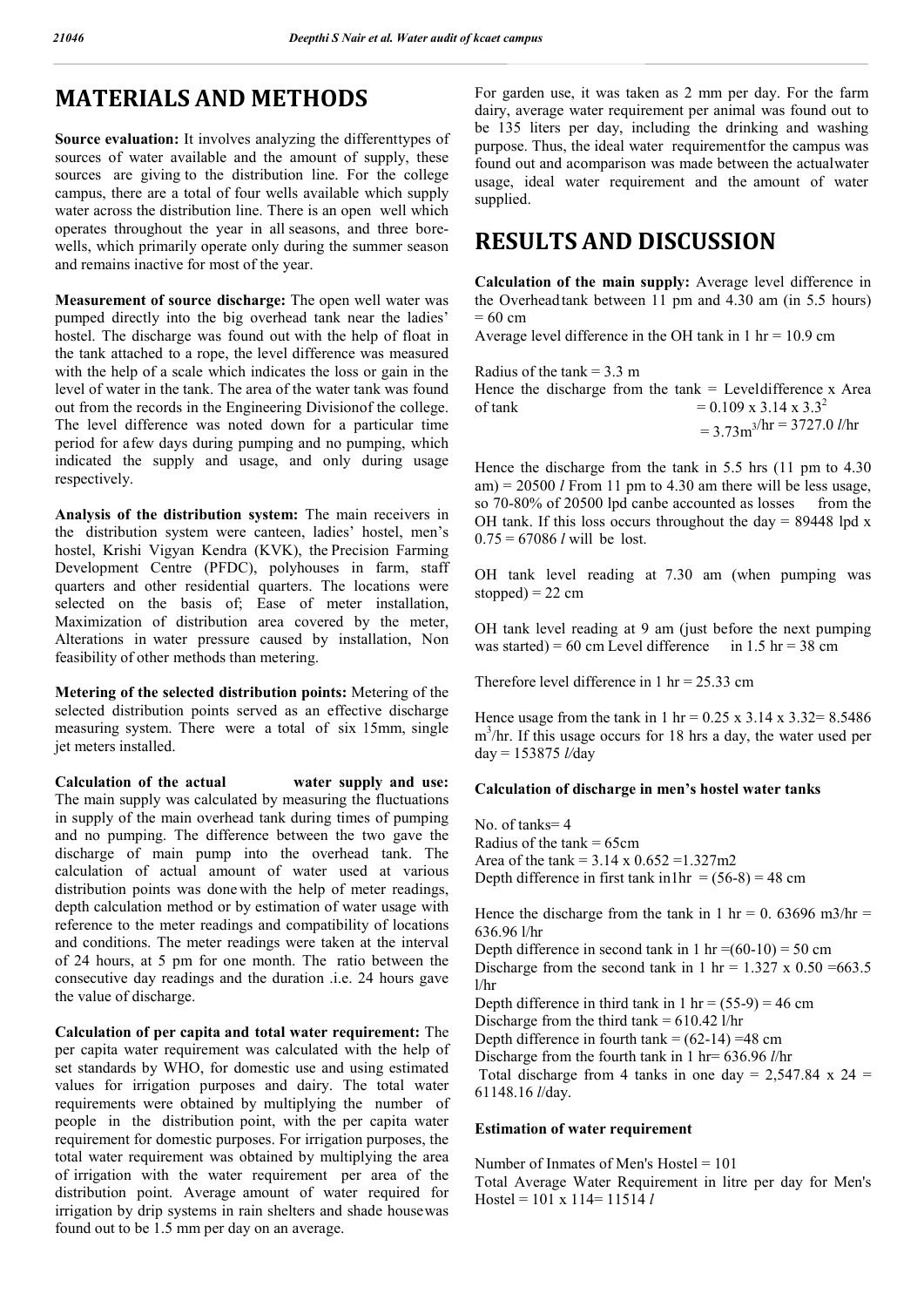#### **Table 3.1 Per capita water requirement as per WHO**

| Litre per capita per day (lpcd) minimum, maximum and averagewaterrequirement as per World Health Organization (WHO) - |                                 |                                 |                                 |  |  |  |  |  |
|-----------------------------------------------------------------------------------------------------------------------|---------------------------------|---------------------------------|---------------------------------|--|--|--|--|--|
|                                                                                                                       |                                 |                                 |                                 |  |  |  |  |  |
| Type of Usage                                                                                                         | Minimum waterrequirement (lpcd) | Maximum waterrequirement (lpcd) | Average waterrequirement (lpcd) |  |  |  |  |  |
| Drinking                                                                                                              |                                 |                                 |                                 |  |  |  |  |  |
| Cooking                                                                                                               |                                 |                                 |                                 |  |  |  |  |  |
| Bathing                                                                                                               |                                 |                                 | 20                              |  |  |  |  |  |
| Sanitation                                                                                                            | 30                              | 50                              | 40                              |  |  |  |  |  |
| Washing of clothes                                                                                                    | $\theta$                        | 30                              | 20                              |  |  |  |  |  |
| Washing of utensils                                                                                                   |                                 | 35                              | 25                              |  |  |  |  |  |
| Average Per Capita Water Requirement Per Day (lpcd)<br>114                                                            |                                 |                                 |                                 |  |  |  |  |  |
| Minimum Per Capita Water Requirement Per Day (lpcd)<br>67                                                             |                                 |                                 |                                 |  |  |  |  |  |
| Maximum Per Capita Water Requirement Per Day (lpcd)<br>161                                                            |                                 |                                 |                                 |  |  |  |  |  |

#### **Table 3.2 Water meter readings taken from different locations**

| Date       | Canteen | Duplex | <b>Quarters</b> | Farm Nursery | <b>PFDC</b> | <b>KVK</b> |
|------------|---------|--------|-----------------|--------------|-------------|------------|
| $28 - Dec$ | 23783   | 4556   | 347             | 19712        | 10898       | 45324      |
| $29$ -Dec  | 25927   | 5441   | 1056            | 22305        | 11663       | 45328      |
| 30-Dec     | 27428   | 6780   | 1356            | 24704        | 12961       | 52672      |
| 31-Dec     | 29768   | 7596   | 2119            | 26841        | 14589       | 54100      |
| $01$ -Jan  | 33111   | 10961  | 2295            | 30509        | 16325       | 55051      |
| $02$ -Jan  | 33235   | 13897  | 2807            | 33147        | 16910       | 59000      |
| $03$ -Jan  | 36214   | 16280  | 3538            | 36701        | 17400       | 62564      |
| $04$ -Jan  | 38181   | 18290  | 3927            | 40362        | 19174       | 67394      |
| $05$ -Jan  | 43479   | 20143  | 4220            | 42303        | 19765       | 77965      |
| $06$ -Jan  | 45470   | 23152  | 4510            | 45850        | 21325       | 79904      |
| $07$ -Jan  | 49131   | 25074  | 4780            | 48350        | 22441       | 79915      |
| $08$ -Jan  | 50163   | 27497  | 5240            | 49456        | 22600       | 85445      |
| $09$ -Jan  | 51426   | 30145  | 5526            | 50420        | 23045       | 89564      |
| $10$ -Jan  | 53790   | 32501  | 5856            | 55237        | 23777       | 92585      |
| $11$ -Jan  | 58164   | 34924  | 6203            | 59874        | 24676       | 96442      |
| $12-Jan$   | 59832   | 35469  | 6685            | 62584        | 25369       | 98457      |
| $13$ -Jan  | 61112   | 36485  | 6954            | 64935        | 26800       | 99468      |
| $14$ -Jan  | 62178   | 38678  | 7124            | 66789        | 28058       | 108081     |
| $15$ -Jan  | 64582   | 40123  | 7356            | 69874        | 29784       | 109569     |
| $16$ -Jan  | 67032   | 41820  | 7756            | 72896        | 30189       | 112894     |
| $17$ -Jan  | 71367   | 42362  | 8123            | 74659        | 30985       | 116594     |
| 18-Jan     | 75968   | 43659  | 8457            | 78819        | 31418       | 119865     |
| $19-Ian$   | 78820   | 45365  | 8745            | 81459        | 32164       | 121524     |
| $20$ -Jan  | 80457   | 49875  | 9023            | 84562        | 33896       | 131456     |
| $21$ -Jan  | 82850   | 53663  | 9375            | 188915       | 35032       | 139420     |
| 22-Jan     | 87340   | 56367  | 9734            | 91199        | 35613       | 139427     |
| 23-Jan     | 92111   | 58284  | 10187           | 94567        | 36258       | 149242     |
| 24-Jan     | 97636   | 60252  | 10492           | 97935        | 36917       | 150862     |

**Table 3.3 Comparison of measured and estimated values at different locations**

| <b>LOCATION</b>     | MEASURED VALUE (lpd) | ESTIMATEDVALUE (lpd) |
|---------------------|----------------------|----------------------|
| <b>CANTEEN</b>      | 3487.00              | 3400.00              |
| <b>DUPLEX</b>       | 16138.93             | 6840.00              |
| <b>APARTMENT</b>    | 6744.85              | 6156.00              |
| <b>FARM NURSERY</b> | 3377.40              | 3212.95              |
| <b>PFDC NURSERY</b> | 1318.46              | 685.00               |
| <b>KVK</b>          | 5387.92              | 1412.47              |

| Table 3.5 Comparison of discharge of water from overhead tank and its usage at different locations |  |  |  |  |  |  |  |
|----------------------------------------------------------------------------------------------------|--|--|--|--|--|--|--|
|                                                                                                    |  |  |  |  |  |  |  |

| <b>SOURCE</b> | DISCHARGE (lpd) | DISTRIBUTIONPOINTS (lpd) | DISCHARGE (lpd) |
|---------------|-----------------|--------------------------|-----------------|
| OverheadTank  | 153875          | <b>CANTEEN</b>           | 3487.00         |
|               |                 | <b>DUPLEX</b>            | 16138.00        |
|               |                 | <b>APARTMENT</b>         | 6744.85         |
|               |                 | <b>FARM NURSERY</b>      | 3377.40         |
|               |                 | <b>PFDC NURSERY</b>      | 1318.46         |
|               |                 | MH                       | 61148.40        |
|               |                 | <b>KVK</b>               | 5387.92         |
|               |                 | <b>ACADEMICBLOCK</b>     | 8055.00         |
| TOTAL.        | 153875          | TOTAL                    | 105656.63       |

#### **Calculation of discharge in ladies hostel water tanks**  No. of tanks= 2

4950 *l*/hr Depth difference in second tank in  $1 \text{ hr} = (108-84) = 24 \text{ cm}$ 

Area of tank=  $22.5 \text{ m}^2$ Depth difference in first tank in  $1 \text{ hr} = (110-88) = 22 \text{ cm}$ 

Discharge from the tank in 1 hr = 5400 *l*/hr

Discharge from the tank in 1 hr = 22.5 x  $0.22 = 4.95 \text{m}^3/\text{hr} =$